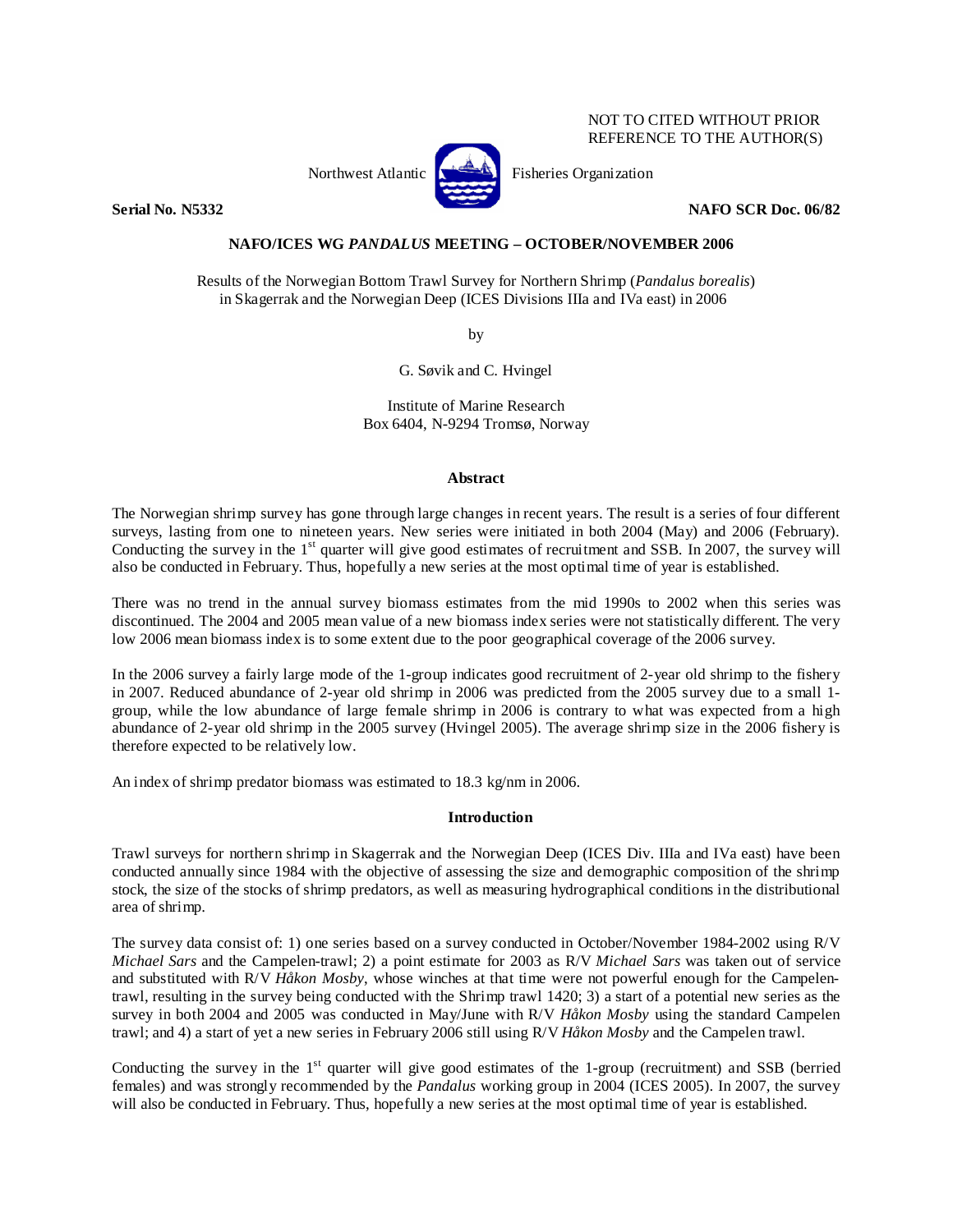This paper presents the results of the 2006 survey.

### **Material and Methods**

### *Survey design*

The design of the new time series (2004-2005 and 2006- ) is similar to the old one (1984-2002) (ICES 2005).

The survey area covers depths of 100 to 500 m in ICES Div. IIIa and IVa east. It is stratified by depth in three zones of 100-200 m, 200-300 m and 300-500 m, and area (Table 1, Fig. 1). The total survey area is hereby divided into 16 strata covering 16 560 nm².

The survey is a fixed station design with 100 stations evenly distributed over the survey area (Fig. 2). Ideally, all 100 stations should be trawled every year, giving a coverage of one haul per  $1\,312\,\text{nm}^2$ .

Tow duration was 1 hour until 1989 when it was reduced to 0.5 hour. No compensation for diurnal vertical migrations is made.

In 2006 the survey was carried out 2-15 February using a Campelen 1800/35 bottom trawl with rockhopper gear. Mesh size in the cod end was 22 mm with a 6 mm lining net. A fixed trawl geometry was assumed.

CTD casts were made at each station. The data are not analysed.

### *Calibration experiments*

Calibration experiments were planned for the 2006 survey, where parallel hauls by R/V *Håkon Mosby* (trawling with Campelen) and R/V *G. M. Dannevig* (trawling with the Shrimp trawl 1420) were planned. Data exist from a smaller shrimp survey (16 fixed stations) conducted in March 1988-2003 using R/V *G. M. Dannevig* and the Shrimp trawl 1420. A calibration of the two trawls will enable comparison of recruitment and SSB between the new survey series (2006- ) and the old, smaller survey. Unfortunately, time constraints did not allow calibration in 2006, but a new try will be made during the 2007 survey.

### *Stock size index*

The swept area was estimated by applying a wingspread of 11.7 m to tow-length. Tow length was time towed multiplied by an average towing speed of 3 knots. The swept area is thus  $0.019 \text{ nm}^2/\text{hour}$ .

The catch in each tow divided by the swept area represents a sample of shrimp density in a stratum. From these samples the mean and standard error of the density in each stratum was calculated and multiplied by the area of the stratum to give an estimate of stratum biomass and abundance. The means and their standard errors for the 16 strata were summed to give the overall values for the survey area.

A biomass index of shrimp predators were constructed as average catch/nm over all hauls of 22 fish species or species' groupings.

## *Biological samples*

Samples of 250-300 shrimp specimens are taken from each trawl haul, sorted by sexual characteristics, and measured to the nearest mm below (carapace length, CL). The length frequency distribution in the samples was weighted by total catch and stratum area to obtain estimates of the overall distribution, which was partitioned into age groups by modal analysis using the method of Bhattacharya (1967) (software: FISAT).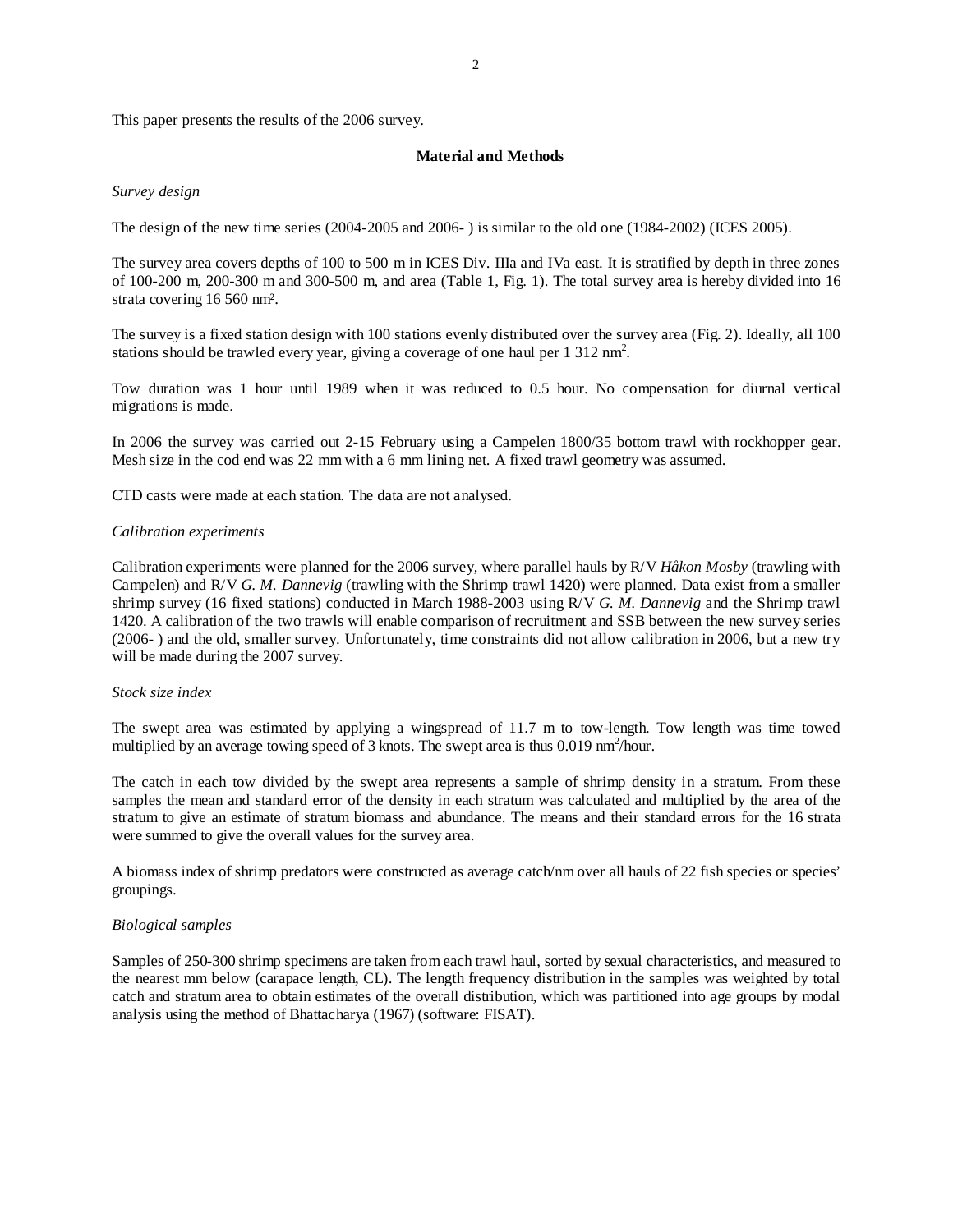## **Results**

#### *Area coverage*

Due to weather and time constraints and two invalid tows, only 43 tows from the 2006 survey were available for analyses.

### *Biomass indices*

The biomass index increased in the late 1980s to early 1990s, was stable until the mid 1990s where after it started fluctuating at a slightly higher level (Table 2, Fig. 3). This series was discontinued in 2002. The low 2003 biomass index resulted from the use of the Shrimp trawl 1420, with mesh size in the cod end of 36 mm and with no lining. The 2005 mean value is lower than that of 2004, but not statistically different. As the assessment programme calculates the overall mean biomass index as the sum of the strata mean biomasses (Table 2), the very low 2006 value is to some extent due to the low geographical coverage of the 2006 survey, where only 10 out of 16 strata were covered. However, new 2004 and 2005 mean biomass indices calculated for the 10 strata covered in the 2006 survey, were only reduced by 12 and 15% respectively, to 29 930 and 25 730.

### *Size, age and sex distribution*

The size distribution of the 2006 survey shows a fairly large mode at 12.3 mm CL (1-group) (Table 3, Fig. 4), which indicate good recruitment of 2-year old shrimp to the fishery in 2007. Comparison with research survey data from January-March 1988-2003 shows that the proportion of the 2-group (mode at 17.9 mm CL) is lower than expected from the pooled long term data. Reduced abundance of 2-year old shrimp in 2006 was predicted from the 2005 survey due to a small 1-group (Hvingel 2005). However, the abundance of large female shrimp in 2006 (3+ group) is low, contrary to what was expected from a large 2-group mode in the 2005 survey (Hvingel 2005). The average shrimp size in the 2006 fishery is therefore expected to be relatively low.

#### *Predator abundance*

The index of shrimp predator biomass was estimated to 18.3 kg/nm in 2006 (Table 4). This is lower than previous indices (ICES 2005, 2006), however, the results from the different surveys are not comparable.

#### **References**

- Bhattacharya, C. G. 1967. A simple method of resolution of a distribution into Gaussian components. Biometrics 23: 115-135.
- Hvingel, C. 2005b. Results of the Norwegian Bottom Trawl Survey for Northern Shrimp (*Pandalus borealis*) in Skagerrak and the Norwegian Deep (ICES Divisions IIIa and IVa) in 2004 and 2005. NAFO SCR Doc. 05/82. 8 pp.
- ICES 2005. Report of the *Pandalus* assessment working group, 27 October 5 November 2004. ICES C.M. 2005/ACFM:05, 74 p.
- ICES 2006. *Pandalus* assessment working group report (WGPAND), 26 October 3 November 2005. ICES CM 2006/ACFM:10. 60 pp.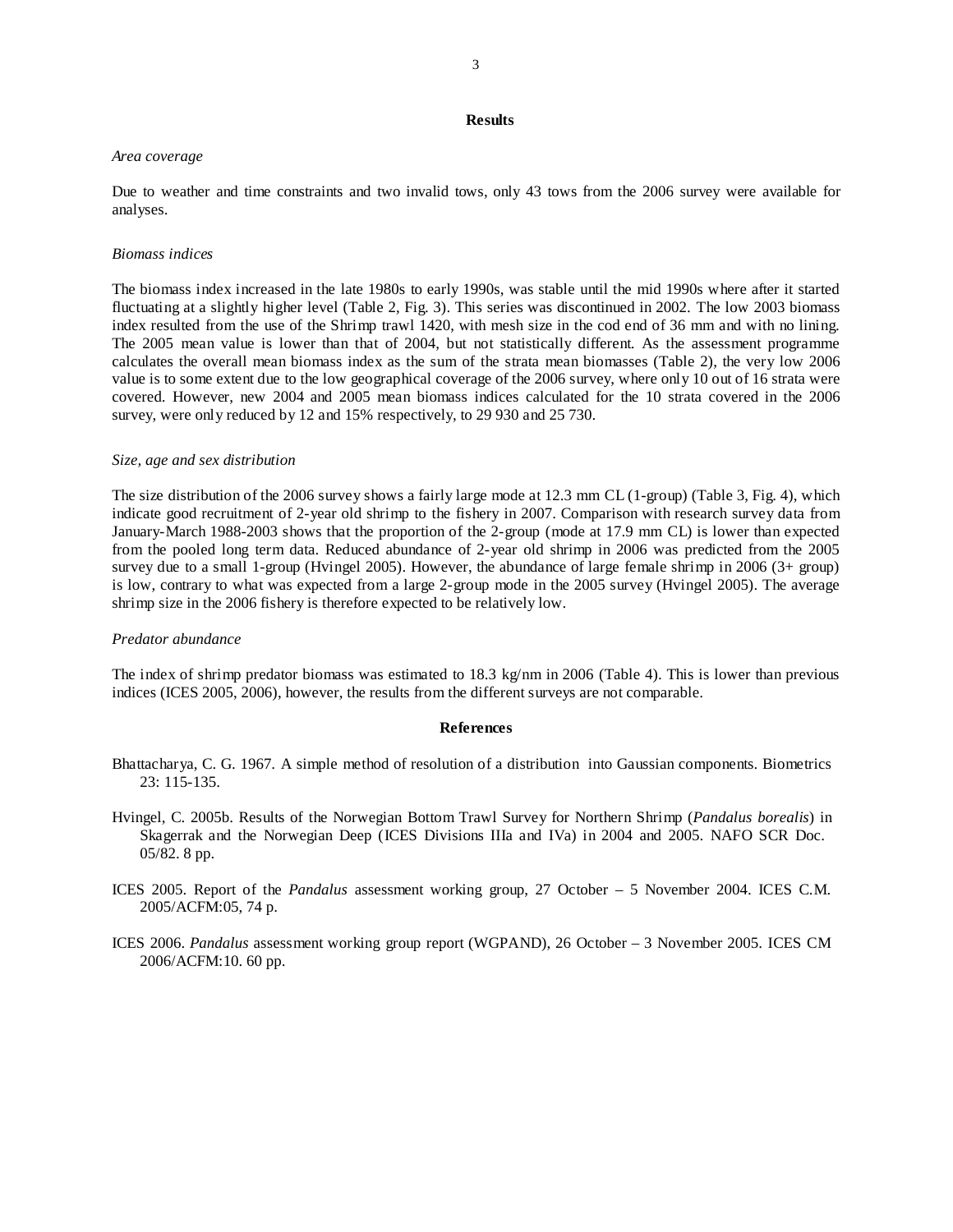| Stratum      | Depth   | Area  | Hauls                    | <b>Biomass</b>           | <b>SE</b>                | Abund.                   | <b>SE</b>                |
|--------------|---------|-------|--------------------------|--------------------------|--------------------------|--------------------------|--------------------------|
| $\mathbf{1}$ | 100-200 | 2794  | $\overline{\phantom{a}}$ |                          | $\overline{\phantom{a}}$ | $\overline{\phantom{a}}$ |                          |
| $\sqrt{2}$   | 200-300 | 1819  | $\overline{\phantom{a}}$ | -                        | $\overline{\phantom{a}}$ | $\overline{\phantom{a}}$ |                          |
| 3            | 100-200 | 342   | $\overline{\phantom{a}}$ | -                        |                          |                          | $\overline{\phantom{a}}$ |
| 4            | 200-300 | 1824  | 4                        | 2.29                     | 0.79                     | 456                      | 198                      |
| 5            | 100-200 | 1559  | $\overline{\phantom{a}}$ | $\overline{\phantom{a}}$ | $\overline{\phantom{0}}$ | $\overline{\phantom{a}}$ | $\overline{\phantom{a}}$ |
| 6            | 200-300 | 1392  | 3                        | 2.53                     | 0.88                     | 450                      | 134                      |
| 7            | 300-500 | 860   | $\mathbf{1}$             | 0.20                     | $\overline{\phantom{a}}$ | 58                       | $\overline{\phantom{a}}$ |
| $\,$ 8 $\,$  | 100-200 | 206   | $\overline{\phantom{a}}$ | $\overline{\phantom{a}}$ |                          | $\overline{\phantom{a}}$ | $\overline{\phantom{a}}$ |
| 9            | 200-300 | 431   | $\overline{c}$           | 0.28                     | 0.23                     | 85                       | 77                       |
| 10           | 300-500 | 299   | $\overline{\phantom{a}}$ | $\overline{\phantom{a}}$ | $\overline{\phantom{a}}$ | $\overline{\phantom{a}}$ | $\overline{\phantom{a}}$ |
| 11           | 100-200 | 400   | 2                        | 0.20                     | 0.10                     | 77                       | 61                       |
| 12           | 200-300 | 295   | 5                        | 1.20                     | 0.18                     | 307                      | 88                       |
| 13           | 300-500 | 561   | $\overline{4}$           | 1.48                     | 0.68                     | 421                      | 186                      |
| 14           | 100-200 | 1685  | 8                        | 4.46                     | 1.37                     | 1245                     | 402                      |
| 15           | 200-300 | 957   | 9                        | 2.22                     | 0.39                     | 659                      | 139                      |
| 16           | 300-500 | 1136  | 5                        | 1.92                     | 0.87                     | 881                      | 515                      |
| Total        |         | 16560 | 43                       | 16.78                    | 0.95                     | 4639                     | 307                      |

Table 1. The estimated biomass available to the trawl (Ktons) and abundance (E10) from the Norwegian shrimp survey in the North Sea and Skagerrak 2006 (depth interval in meters; stratum area in  $nm^2$ ; SE is the standard error).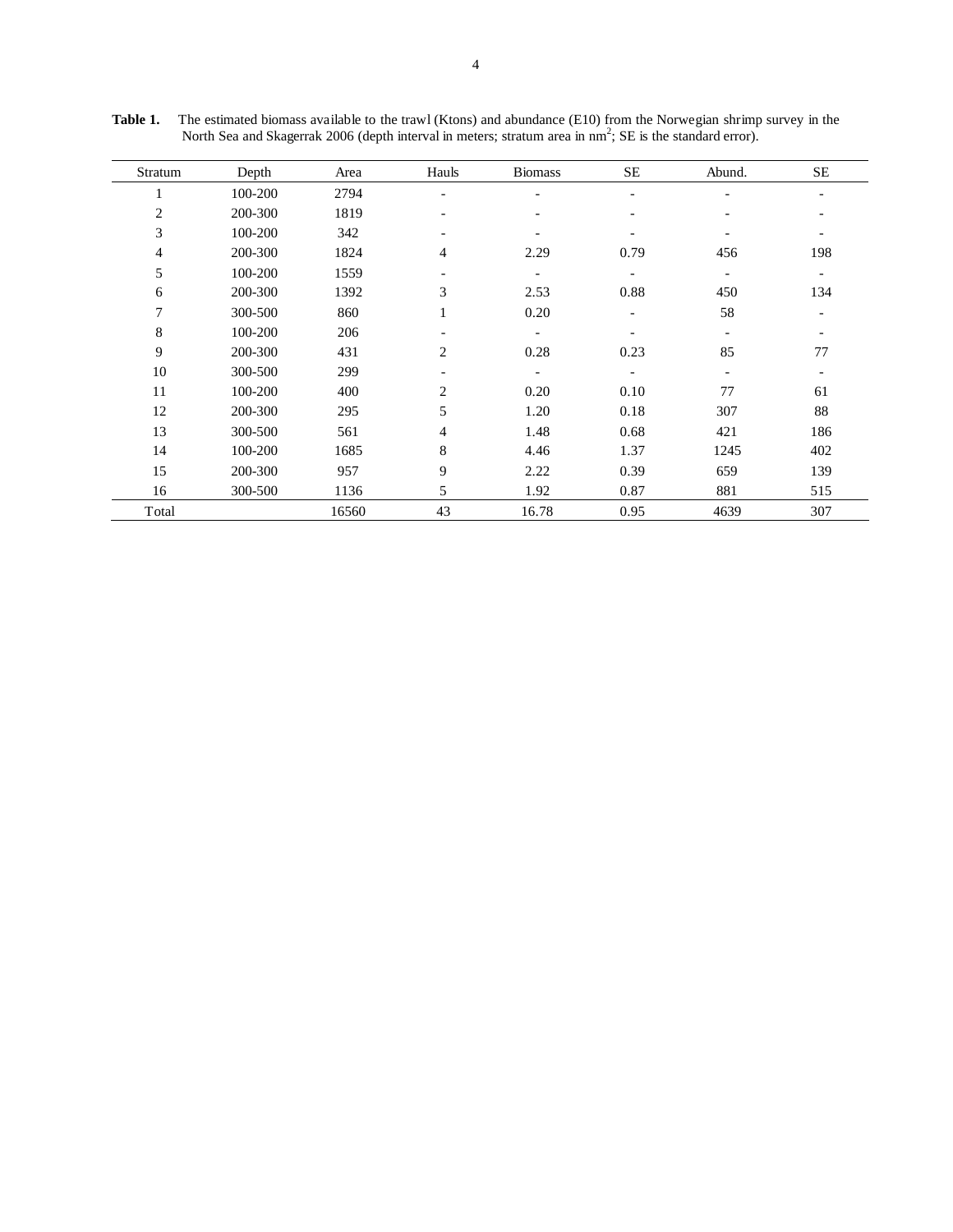| Survey |        |                          |                |                          |                |                          |      |      | Stratum                  |      |                |              |             |      |       |      |      | Total<br>area |      |
|--------|--------|--------------------------|----------------|--------------------------|----------------|--------------------------|------|------|--------------------------|------|----------------|--------------|-------------|------|-------|------|------|---------------|------|
| Year   | Series |                          | $\overline{c}$ | 3                        | $\overline{4}$ | 5                        | 6    | 7    | 8                        | 9    | 10             | 11           | 12          | 13   | 14    | 15   | 16   | Index         | CV   |
|        |        |                          |                |                          |                |                          |      |      |                          |      |                |              |             |      |       |      |      |               |      |
| 1984   | 1      | $\mathbf{0}$             | 2441           | $\blacksquare$           | 2144           | 4048                     | 3093 | 1313 | $\overline{\phantom{a}}$ | 336  | 346            | 316          | $^{1)}$ 556 | 605  | 1253  | 1305 | 1535 | 19291         |      |
| 1985   | 1      | $\mathbf{0}$             | 4768           | $\overline{\phantom{a}}$ | 1162           | 3288                     | 2607 | 2016 | $\mathbf{0}$             | 815  | 475            | $^{1)}$ 1900 | 794         | 840  | 4921  | 2664 | 4066 | 30316         |      |
| 1986   | 1      | $\mathbf{0}$             | 2183           | $\overline{\phantom{a}}$ | 920            | $^{1)}933$               | 1940 | 663  | $\overline{\phantom{a}}$ | 389  | 177            | $^{1)}857$   | 540         | 618  | 1521  | 2073 | 733  | 13547         |      |
| 1987   | 1      | 88                       | 3765           | $\overline{\phantom{a}}$ | 2482           | 4103                     | 3294 | 1237 | $\mathbf{0}$             | 1370 | 254            | $^{1)}$ 1470 | 584         | 419  | 2168  | 1350 | 964  | 23548         |      |
| 1988   | 1      | $\mathbf{0}$             | 1126           | $\overline{\phantom{a}}$ | 720            | 373                      | 1079 | 682  | $\mathbf{0}$             | 294  | 96             | 472          | 391         | 282  | 814   | 777  | 343  | 7449          |      |
| 1989   | 1      | $\overline{\phantom{a}}$ | 932            | $\overline{\phantom{a}}$ | 2347           | $^{1)898}$               | 1722 | 1159 | $\theta$                 | 560  | 263            | 579          | 556         | 498  | 1375  | 1443 | 918  | 13248         |      |
| 1990   | 1      | $\theta$                 | 705            | 187                      | 3245           | $^{1)1067}$              | 2373 | 471  | $\mathbf{0}$             | 647  | 171            | 1044         | 559         | 564  | 2088  | 1895 | 907  | 15920         |      |
| 1991   | 1      | $\theta$                 | 1903           | 1008                     | 2612           | 189                      | 2851 | 1053 | 152                      | 725  | 189            | 740          | 526         | 716  | 2163  | 2683 | 1312 | 18821         |      |
| 1992   | 1      | $\boldsymbol{0}$         | 615            | 717                      | 585            | 136                      | 5743 | 2299 | $\mathbf{0}$             | 568  | 527            | 2091         | 951         | 669  | 3567  | 2550 | 1211 | 22229         |      |
| 1993   | 1      | $\theta$                 | 1481           | 401                      | 4063           | $^{1)}$ 1487             | 1437 | 688  | $\overline{\phantom{a}}$ | 621  | 281            | 2596         | 758         | 728  | 2735  | 3823 | 1237 | 22336         |      |
| 1994   | 1      | $\boldsymbol{0}$         | 1391           | 626                      | 2321           | 345                      | 2439 | 1992 | $\overline{\phantom{a}}$ | 461  | 255            | 1627         | 468         | 844  | 3004  | 2284 | 1320 | 19377         |      |
| 1995   | 1      | $\theta$                 | 2794           | $\overline{\phantom{a}}$ | 1420           | 202                      | 4042 | 953  | $\overline{\phantom{a}}$ | 818  | 236            | 1836         | 513         | 665  | 2950  | 2076 | 1714 | 20220         |      |
| 1996   | 1      | $\boldsymbol{0}$         | 4901           | $\overline{\phantom{a}}$ | 1367           | 133                      | 3576 | 1108 | $\overline{\phantom{a}}$ | 533  | 441            | 3590         | 616         | 921  | 4277  | 2456 | 1286 | 25205         |      |
| 1997   | 1      | $\theta$                 | 7882           | $\overline{\phantom{a}}$ | 1995           | 416                      | 3393 | 2406 | $\overline{\phantom{a}}$ | 764  | 349            | 1969         | 1530        | 1487 | 3199  | 3584 | 3169 | 32143         |      |
| 1998   | 1      | $\overline{\phantom{a}}$ | 5069           | $\overline{\phantom{a}}$ | 3357           | 586                      | 2223 | 1049 | $\overline{\phantom{a}}$ | 682  | 401            | 1105         | 451         | 529  | 3186  | 2439 | 1378 | 22455         |      |
| 1999   | 1      | $\mathbf{0}$             | 5180           | $\overline{\phantom{a}}$ | 5360           | 3158                     | 3254 | 1051 | $\overline{\phantom{a}}$ | 235  | 243            | 475          | 266         | 311  | 4560  | 2228 | 1596 | 27917         |      |
| 2000   | 1      | $\overline{\phantom{a}}$ | 3436           | $\overline{\phantom{a}}$ | 2664           | 1121                     | 2181 | 695  | $\overline{\phantom{a}}$ | 343  | 158            | 939          | 380         | 286  | 4159  | 2495 | 1497 | 20354         |      |
| 2001   |        | $\overline{\phantom{a}}$ | 5180           | $\overline{0}$           | 5360           | 3158                     | 3254 | 1051 | $\overline{\phantom{a}}$ | 307  | 245            | 512          | 266         | 311  | 4560  | 2228 | 1596 | 28028         |      |
| 2002   | 1      | $\overline{\phantom{a}}$ | $^{1)}3922$    | $\overline{\phantom{a}}$ | $^{1/3}3104$   | 459                      | 3749 | 1847 | $\overline{\phantom{a}}$ | 1153 | 364            | 1403         | 496         | 411  | 5425  | 4470 | 3329 | 30133         |      |
|        |        |                          |                |                          |                |                          |      |      |                          |      |                |              |             |      |       |      |      |               |      |
| 2003   | 2      | $\overline{\phantom{a}}$ |                | $\overline{\phantom{a}}$ | 1410           | 750                      | 2770 | 840  | 300                      | 1240 | 430            | 480          | 770         | 960  | 2210  | 1950 | 850  | 14960         |      |
|        |        |                          |                |                          |                |                          |      |      |                          |      |                |              |             |      |       |      |      |               |      |
| 2004   | 3      | $\overline{\phantom{a}}$ | 3590           | $\overline{\phantom{a}}$ | 2830           | $\overline{\phantom{a}}$ | 3540 | 1530 | $\overline{\phantom{a}}$ | 690  | 400            | 120          | 1390        | 1230 | 11060 | 4650 | 2890 | 33920         | 34 % |
| 2005   | 3      | $\Omega$                 | 3790           | $\overline{\phantom{a}}$ | 5460           | $\overline{0}$           | 3160 | 1900 | $\overline{\phantom{a}}$ | 1130 | 580            | 1580         | 570         | 910  | 3370  | 3150 | 4500 | 30100         | 37 % |
|        |        |                          |                |                          |                |                          |      |      |                          |      |                |              |             |      |       |      |      |               |      |
| 2006   | 4      |                          |                |                          | 2290           |                          | 2530 | 200  |                          | 280  | $\overline{a}$ | 200          | 1200        | 1480 | 4460  | 2220 | 1920 | 16780         | 6 %  |

Table 2. Estimated biomass indices (tons) in the Norwegian shrimp survey in the North Sea and Skagerrak by survey and stratum 1984-2006 (CV is the coefficient of variation; estimates from the different survey series are not comparable, see text).

1) Estimated as an average of the stratum estimates scaled by overall biomass of the year.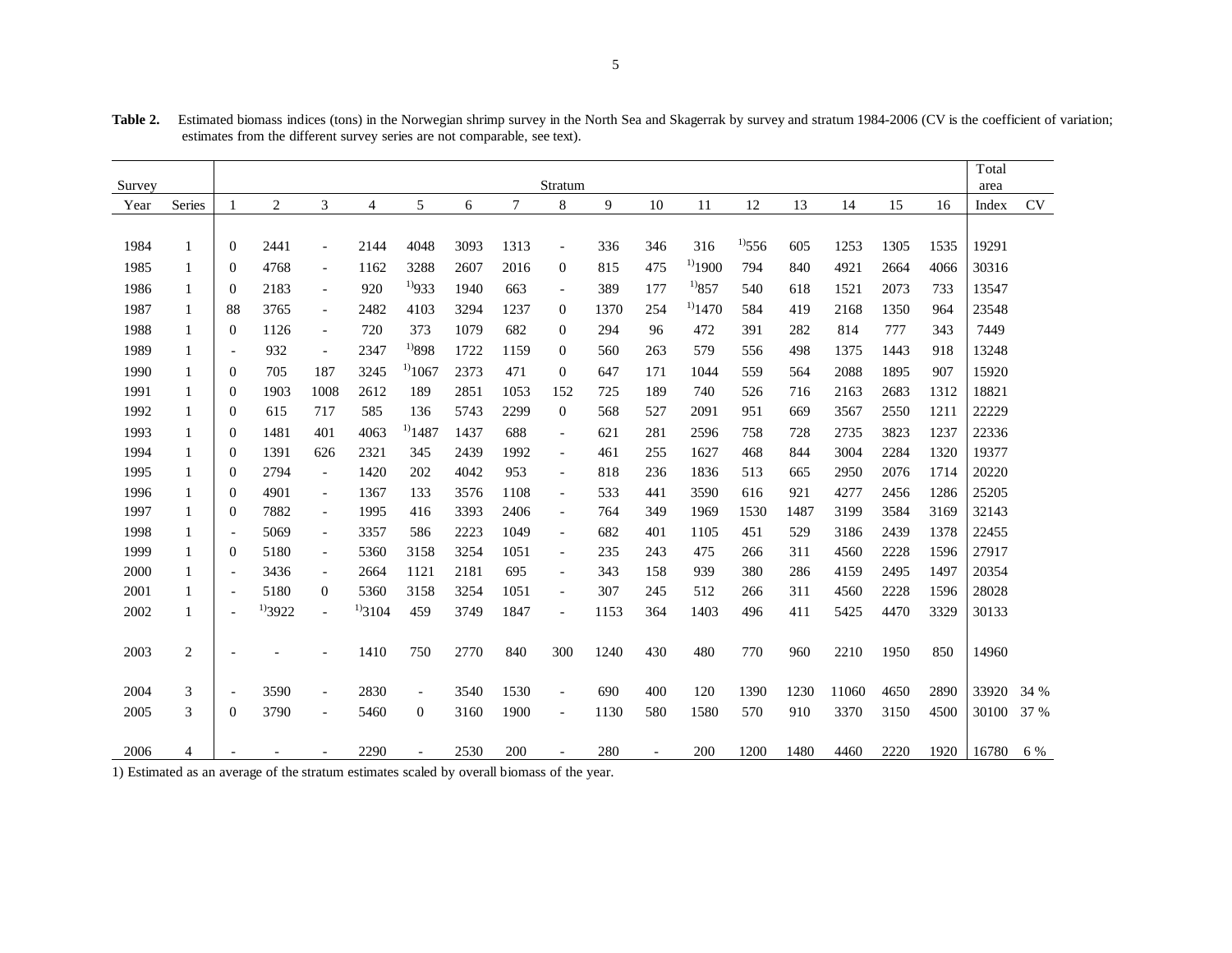| $\cdot$ |           |      |             |           |
|---------|-----------|------|-------------|-----------|
| age     | $CL$ (mm) | SD   | proportions | abundance |
|         | 12.34     | 1.56 | 0.416       | 1880      |
| 2       | 17.86     | 1.55 | 0.403       | 1822      |
| $3+$    | 21.52     | .89  | 0.182       | 822       |

**Table 3.** Mean carapace length (CL) with standard error (SD) and abundance (E10) of age classes 1, 2 and 3+ from the 2006 survey estimate of stock length frequency distribution.

**Table 4.** Estimated indices of predator biomass based on catch per nm recorded in the Norwegian shrimp survey in the North Sea and Skagerrak 2006.

| Species                                    | kg/nm    |
|--------------------------------------------|----------|
| Blue whiting                               | 0.1      |
| Saithe                                     | 6.6      |
| Cod                                        | 0.7      |
| Roundnosed Grenadier                       | 3.6      |
| Rabbit fish                                | 1.8      |
| Haddock                                    | 1.1      |
| Redfishes                                  | 0.3      |
| Velvet Belly                               | 1.2      |
| Skates, Rays                               | 0.4      |
| Long Rough Dab                             | 0.2      |
| Hake                                       | 0.9      |
| Angler                                     | 0.2      |
| Witch                                      | 0.2      |
| Dogfish                                    | 0.3      |
| Whiting                                    | 0.4      |
| Blue Ling                                  | $\Omega$ |
| $\mathop{\rm Lin}\nolimits_{\mathfrak{L}}$ | $\Omega$ |
| Fourbearded Rockling                       | $\theta$ |
| Cusk                                       | 0.3      |
| Halibut                                    | $\theta$ |
| Pollack                                    | 0.1      |
| Greater Fork-beard                         | $\theta$ |
| Total                                      | 18.3     |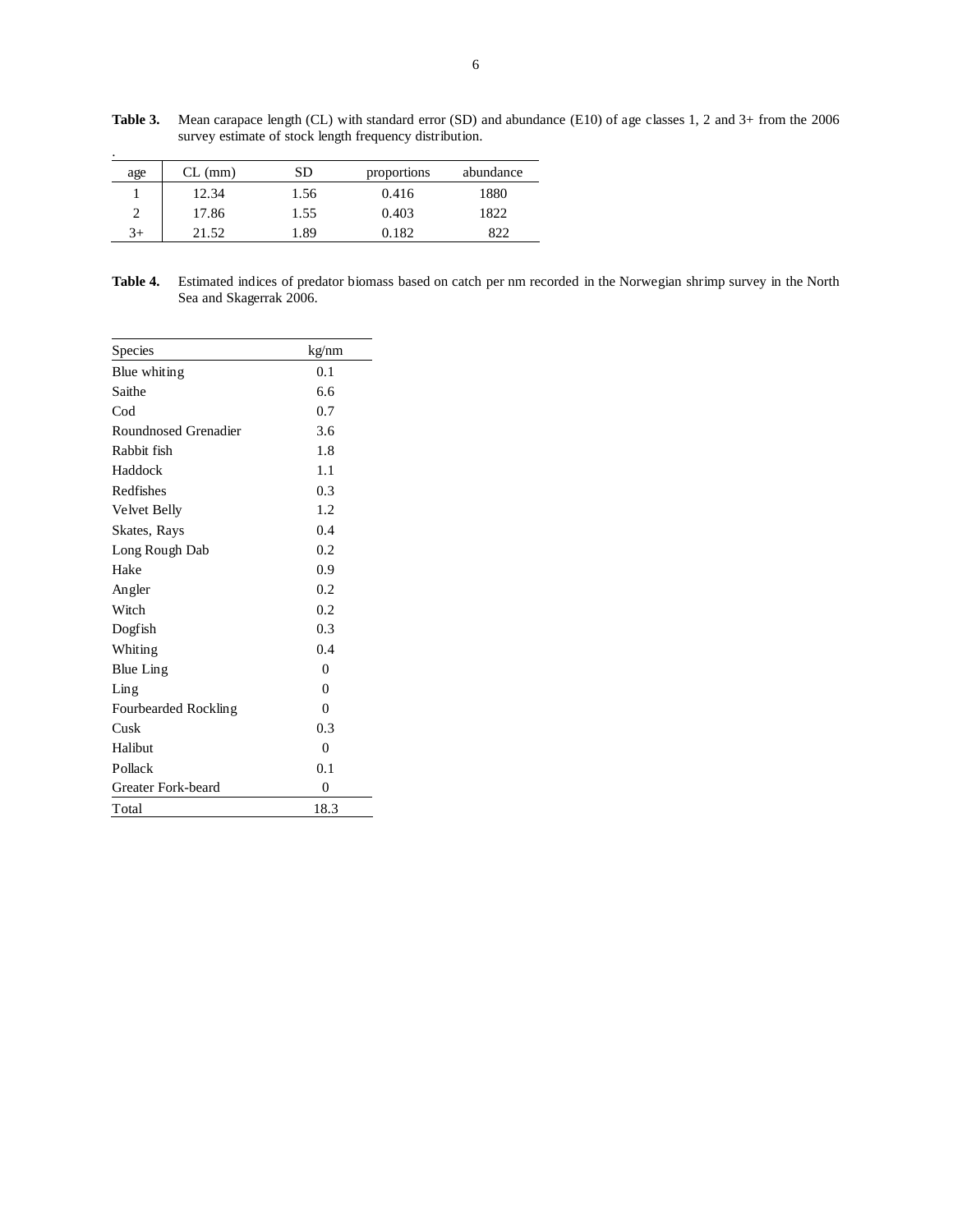

**Fig. 1.** Stratification used in the Norwegian shrimp survey in the North Sea and Skagerrak.



**Fig. 2.** The 100 fixed trawl stations of the Norwegian shrimp survey in the North Sea and Skagerrak.